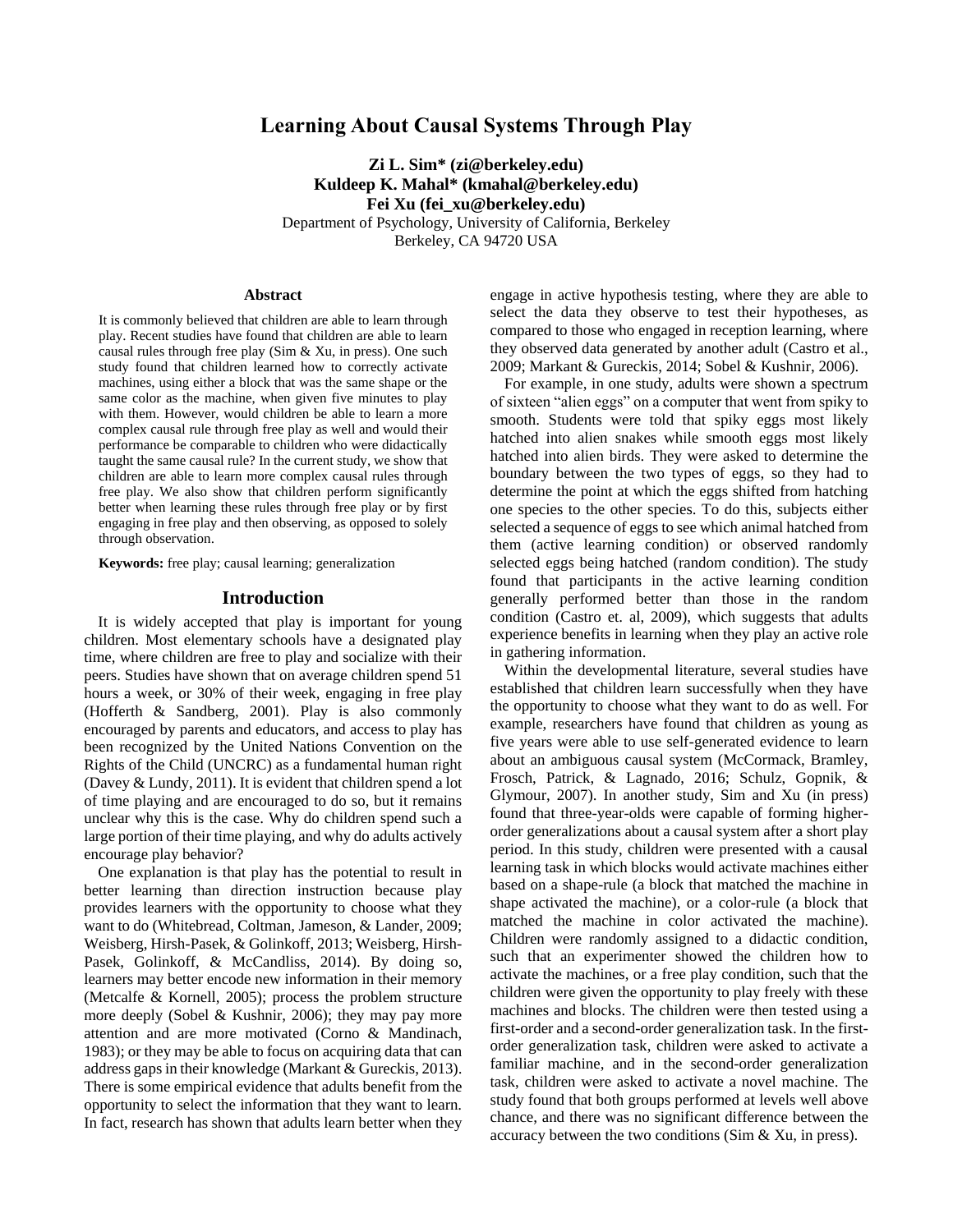Similarly, Smith and Dutton (1979) compared the performance of children in a play condition to both a training condition, where children were taught to use the materials by an experimenter, as well as a control condition, where children were neither taught by an experimenter nor played with the materials. Although children in the play and training condition performed significantly better in a problem-solving task compared to the control condition, there was no significant difference between the play and training conditions.

Although all of these studies suggest that children are able to learn through free play, there is as yet little evidence that young children's learning and generalizations under free play conditions would actually differ from those in didactic conditions. Learning in the free play condition has repeatedly been found to be *comparable* to a didactic condition, but has not been found to be *different* from a didactic condition.

Are there conditions under which young children may benefit more from the free play that they engage in independently, as compared to a training that is directed by an adult? In the current study, we examined this question by presenting children with a causal learning task in which the generalization to be acquired was more complicated than that examined in Sim and Xu (in press). To do so, machines in our study were activated when either two blocks that were the same shape as the machine, or two blocks that were the same color as the machine, were placed on the machine. Prior research have indicated that young children can learn causal rules of a similar form: Walker and Gopnik (2014) showed that after a short demonstration by an experimenter, 18- to 24-month-olds were able to learn a "same" or "different" causal rule, i.e. that a machine was activated only by placing two identical blocks on the machine, or that a machine was activated only by placing two dissimilar blocks on the machine. Given that the rule used in the current study is of a more complex form – the two blocks had to match each other *and* the machine on a specific dimension (i.e., shape or color) – we chose to test 3- and 4-year-olds in the current study.

Children were randomly assigned to a free play condition, where they were presented with six machines (three categories of machines, with two identical machines within each category) and twelve blocks to play with for approximately 10 minutes, or the didactic condition, where they observed an experimenter activate each machine once. To further examine any potential benefits of play, children who did not activate the machines at least once in the free play condition were placed in a third condition, the free-playfirst condition, where they observed the experimenter showing them how to activate the machines after they played by themselves for approximately 10 minutes. Similar to the study by Sim and Xu (in press), the children's ability to learn the correct rule was measured using a first- and second-order generalization test, where they were asked to activate both a familiar and a novel machine respectively.

# **Method**

# **Participants**

Sixty-one three- to five-year-old English-speaking children (29 boys and 32 girls) with the mean age of 48.4 months (range= 36.3 months to 59.1months) were tested. All were recruited from Berkeley, California and its surrounding communities. Children were tested either in a small testing room at our lab or in a small quiet room in a preschool. Each child was randomly assigned to the didactic (N=24) or free play condition (N=22). Children assigned to the free play condition but did not activate the machines at least once during the free play phase were placed in the free play first condition  $(N=15)$ . The mean ages in the didactic, free play, and free play first condition were 48.1 months, 49.7 months, and 47.1 months respectively. An additional 9 children were tested but were excluded due to parent interference  $(N=5)$  and experimenter error (N=4).

#### **Materials**

Five different types of machines were constructed for this experiment. Each type of machine made a distinct sound when activated. This activation was completed using a foot pedal connected to a remote that activated a doorbell that was placed inside the machines. There were two blue rectangle machines, two red triangle machines, two green circle machines, and one orange L-shaped machine. In addition, there was a colorful felt-covered plus-shaped machine (demonstration machine) that looked considerably different from the other four types of machines. Each machine was approximately 20cm x 12cm x 10cm.

A variety of small blocks (approximately 7cm x 5cm x 1cm) were used to activate the machines. The activator blocks were of different shapes and colors. Some matched the machines in shape but not in color, or in color but not in shape, while other distractor blocks matched in neither shape nor color. In total, twenty-two blocks were used.

#### **Procedure**

Each child was tested individually. For children tested in our lab, parents sat next to the child during the procedure and were asked not to interact with their child. For children tested at preschools, an observer watched the procedure through a one-way mirror.

Both the didactic and free play conditions consisted of three phases: a demonstration phase, a training/free play phase, and a testing phase. For half the children, each machine was activated by placing two blocks on the machine that matched the machine in shape (shape rule). For the other half, each machine was activated by placing two blocks on the machine that matched the machine in color (color rule).

Children in the free play condition who did not activate the machines at least once during the free play phase formed a separate group: the free-play-first condition. This condition consisted four phases: a demonstration phase, a free play phase, a training phase, and a testing phase. In other words, children who did not activate any machines during free play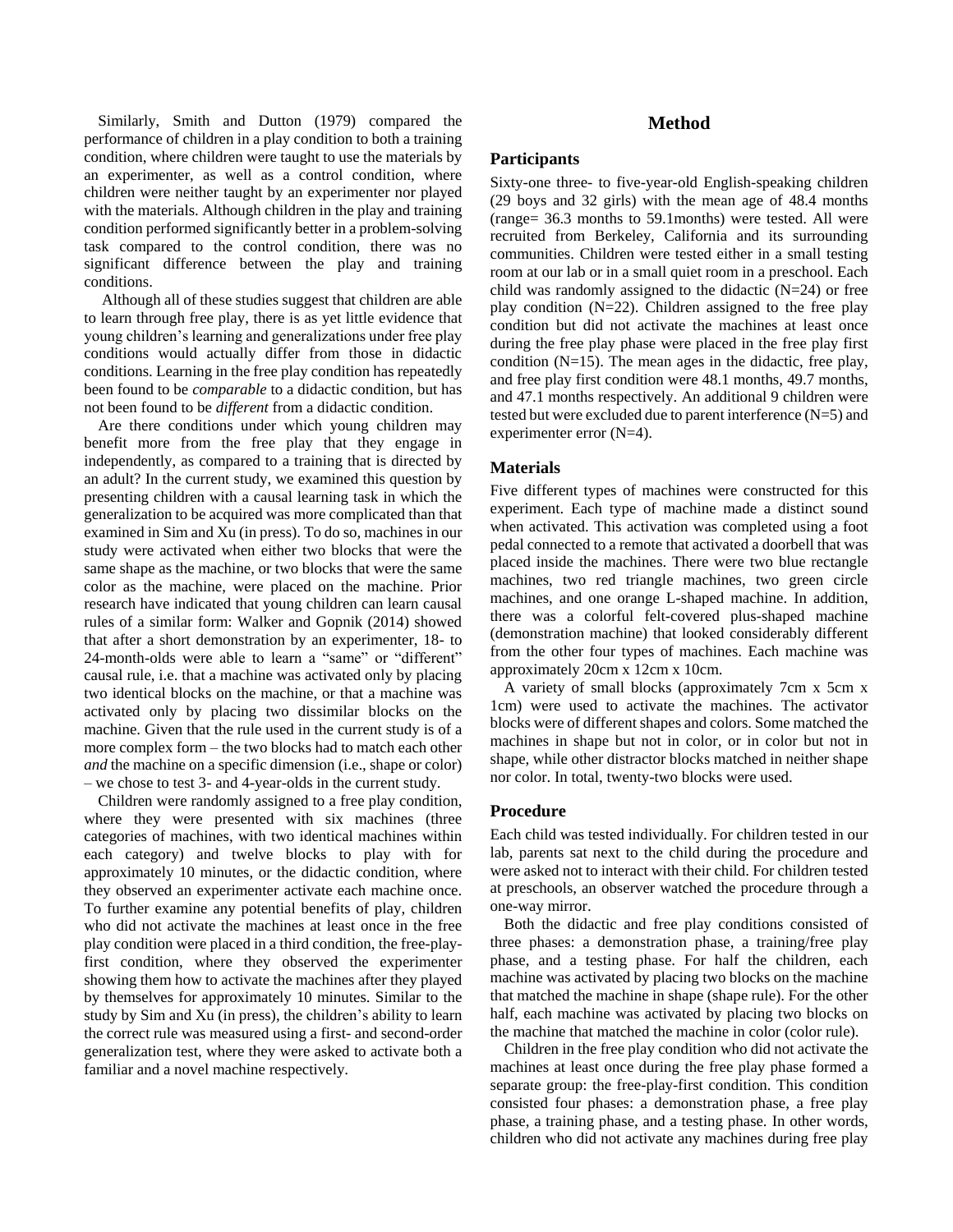were then trained by the experimenter using the procedure of the didactic condition. For four of these children, machines were activated by the shape rule, and for eleven children machines were activated by the color rule.



Figure 1: Schematic of materials and procedure.

**Didactic Condition** For the didactic condition, the children sat at a small table across from an experimenter. The demonstration phase began with the experimenter showing the child 12 blocks and pointing out that the blocks had different shapes and different colors. The blocks were then removed and the demonstration machine was placed on the table along with one block. The experimenter then showed the child how to make the machine go by placing the block on the machine and pressing down. After the machine made a sound, the experimenter noted that the blocks made the machine go and then allowed the child to try. Two new blocks were then placed in front of the child. The child activated the machine by pressing down with these *two* blocks and the experimenter stated that the blocks made the machine go. This was repeated next with three new blocks. The blocks and machine were then removed, ending the demonstration phase. The duration of this phase was around four minutes.

The experimenter then told the child that she had some new machines to show them. She also emphasized that these new machines were much pickier than the demonstration machine, so only some blocks would make them go.

The training phase that followed began with the experimenter presenting the first machine (e.g., blue rectangle machine). The experimenter placed four activator blocks on the table next to the machine (e.g., the red, green, yellow, and purple rectangle blocks if the machine was activated by the shape rule; the blue triangle, blue circle, blue heart, and blue star blocks if the machine was activated by the color rule). The experimenter then stated, "Let me show you how to make this machine go," and placed two of the four activator blocks (e.g., purple rectangle block and yellow rectangle block, or blue circle block and blue star block) on the machine and pressed both blocks down, activating the machine. She then exclaimed, "The machine made a sound! It played music!" The experimenter then told the child that she had another machine that was identical to the one in front of them. This machine was placed on the table, and the other two activator blocks were now placed on the new machine, activating it. The machines and blocks were then removed and the process was repeated with the remaining two sets of machines. Once the child had seen all six machines activated one time each, the training phase was complete. The order of the presentation for the types of machines was counterbalanced. The duration of the training phase was approximately five minutes.

The testing phase consisted of both a first-order generalization test and a second-order generalization test. The order of the tests was counterbalanced. For the first-order test, the children were first presented with six separate blocks: two blocks that matched the machine in shape, two blocks that matched the machine in color, and two distractor blocks that did not match the machine in shape or color (see Figure 1). The experimenter presented the blue rectangle machine from the training phase, and said, "Remember this machine? Remember that I made this machine go just now? Can you show me how to make this machine go?" If the child placed the correct blocks on to the machine, the machine activated and the experimenter neutrally stated that the machine made a sound. If the child did not place the correct blocks, the machine did not activate and the experimenter neutrally stated that the machine did not make a sound. For the second-order generalization, the child was presented once more with six new blocks (see Figure 1). The child was then shown a novel machine (the orange L-shaped machine) and told that the machine "was a picky machine too". The experimenter then asked the child, "Can you show me how to make this machine go?" Once again, the experimenter neutrally stated that the machine made a sound if the child was correct, or did not make a sound if the child was incorrect.

**Free Play Condition** For the free play condition, the children sat on a blanket on the floor. The demonstration phase in the free play condition was identical to that in the didactic condition.

The free play phase began with the experimenter saying that she needed to check that all the machines worked (pilot testing suggested that this step was necessary in order to encourage children to keep playing even if they did not active any machines after a few attempts). The machines were taken behind a table and activated so that the child could hear them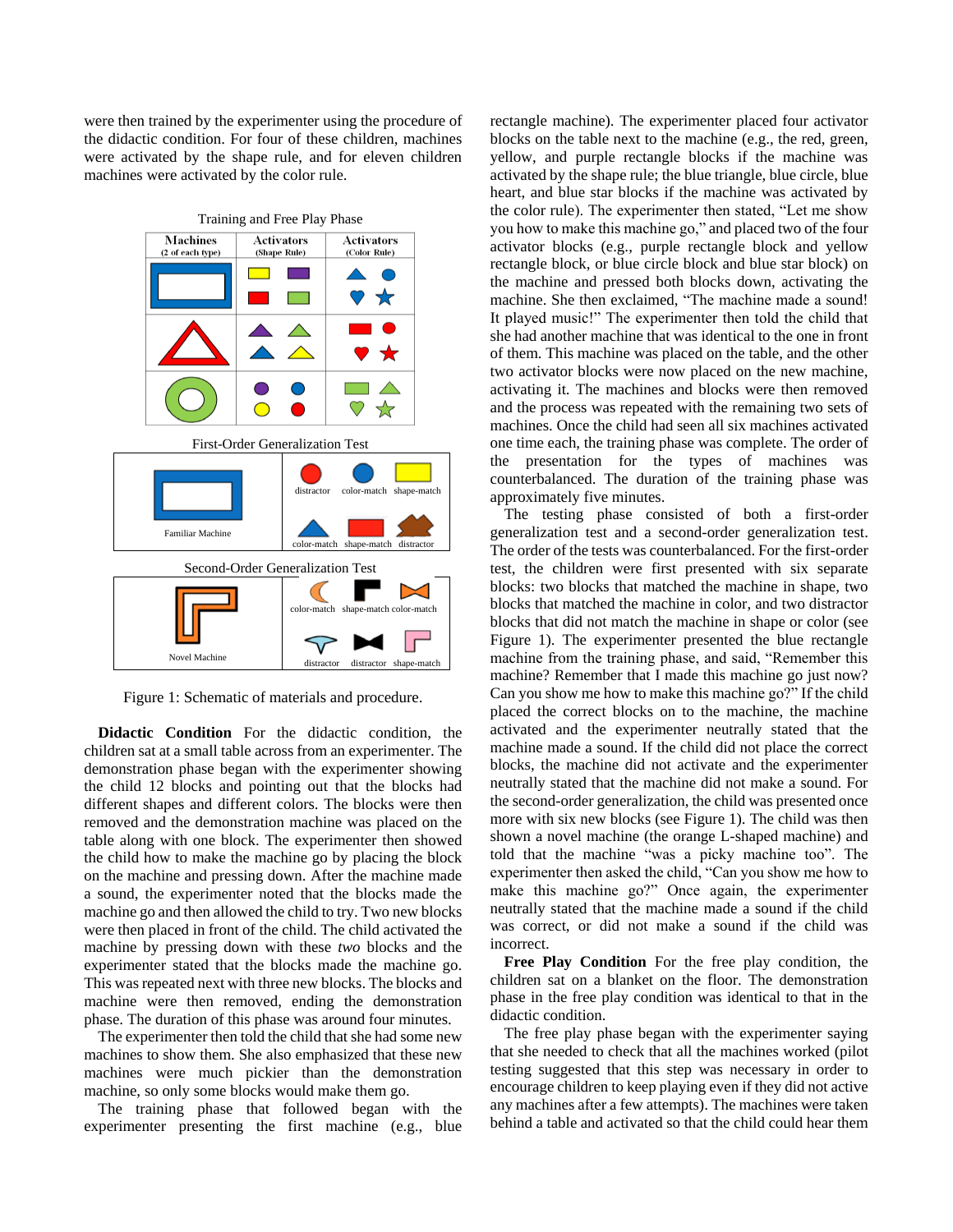activate by the sound they made, but could not see how they were activated. The experimenter then placed all six machines (two blue rectangle machines, two red triangle machines, and two green circle machines) in front of the child and noted that these machines were pickier and that only some blocks made them go. The twelve activator blocks shown in the demonstration phase were placed in front of the child as well. The experimenter then told the child, "I just remembered I have to do some work now, but while I work, you can play with these machines and these blocks." The children were given approximately ten minutes to play with the machines and blocks. If the child did not make any attempt to activate the machines for one minute, the experimenter prompted the child by saying, "Why don't you try to make the machines go?" After ten minutes, the blocks and machines were removed, ending the free play phase.

The testing phase was identical to that of the didactic condition.

**Free-Play-First Condition** For the free-play-first condition, the children sat on a blanket on the floor. The demonstration phase and free play phase were identical to that in the free play condition. Children were then moved to a table and the training phase was identical to the training phase in the didactic condition. The testing phase was identical to that of the didactic and free play conditions.

### **Coding**

For children exposed to the shape rule, selecting the two blocks that matched the machine in shape was scored as one point. On the other hand, for children exposed to the color rule, selecting the two blocks that matched the machine in color was scored as one point. Since each child completed two tests, the maximum score that a child could receive was two points.

#### **Results**

We analyzed effects on children's responses with generalized linear mixed effects models in R, using an alpha level of 0.05 for all analyses. Children's responses were coded as a binary variable where correct responses were coded as 1 and incorrect responses were coded as 0. In the model, subjects were specified as a random factor since this was a repeated measures task; each subject gave two responses. Although children in the didactic condition and the free play first condition all saw a total of six activations, the same cannot be said for children in the free play condition. In the free play condition, the total number of activations (*M*= 17.6, *SD*= 12.6) each child saw as well as the amount of time that each child played for (*M*= 7.91, *SD*= 2.34) varied. Although the didactic condition did not receive any negative evidence (i.e., observing unsuccessful activations), this was not the case for both the free play condition and the free-play-first condition. The amount of negative evidence generated by each child in the free play condition varied ( $M = 29.5$ , SD= 21.8). Children in the free-play-first condition also generated a varied amount of negative evidence (M= 28.1, SD= 16.1). Preliminary analysis showed no significant effect of age, sex, or presentation order of the machines and testing phases. Additionally, there was no significant difference in the children's performance between first-order and second-order generalization tests in each of the three conditions.



Figure 2: Percent accuracy for the conditions. Dashed line represents a conservative calculation of chance. Error bars represent standard error.

There was, however, a statistically significant difference between the performance of children who were in the free play condition  $(M= 0.4318, SD= 0.4168)$  and children who were in the didactic condition (*M*= 0.10, *SD*=0.21), as shown in Figure 2. More specifically, our analysis showed that the free play condition performed significantly better than the didactic condition ( $\beta$ = 2.259, *SE*= 0.787, *p*= 0.004). Analysis of the exponentiated coefficients revealed that being in the free play condition increased the children's odds of being correct by 856%. The free-play-first condition (*M*= 0.4333, *SD*= 0.4169) also performed significantly better than the didactic condition ( $\beta$ = 2.267, *SE*= 0.840, *p*= 0.007), and being in the free play first condition increased the children's odds of being correct by 865%. However, there was no significant difference between the performance of children in the free-play-first condition and the free play condition. In addition, we analyzed whether the amount of negative evidence received was predictive of performance in the free play and free-play-first conditions. It was found that the amount of negative evidence did not have a significant effect on performance ( $\beta$ = -0.005, *SE*= 0.018, *p*= 0.787), indicating that the extent to which children received negative evidence during play did not influence their performance during the generalization test trials.

The best fit model was also found by comparing various models that included potential predictors of performance such as condition, sex, age, rule, and amount of negative and positive feedback. Through model comparisons, it was found that the best fit model predicted accuracy from condition ( $\chi^2$ = 13.72, *df*= 2, *p*= 0.001). This model outperformed all other models, including the null model.

A conservative value for chance was also calculated by considering all possible two block combinations that could be placed on the machine and then calculating the probability of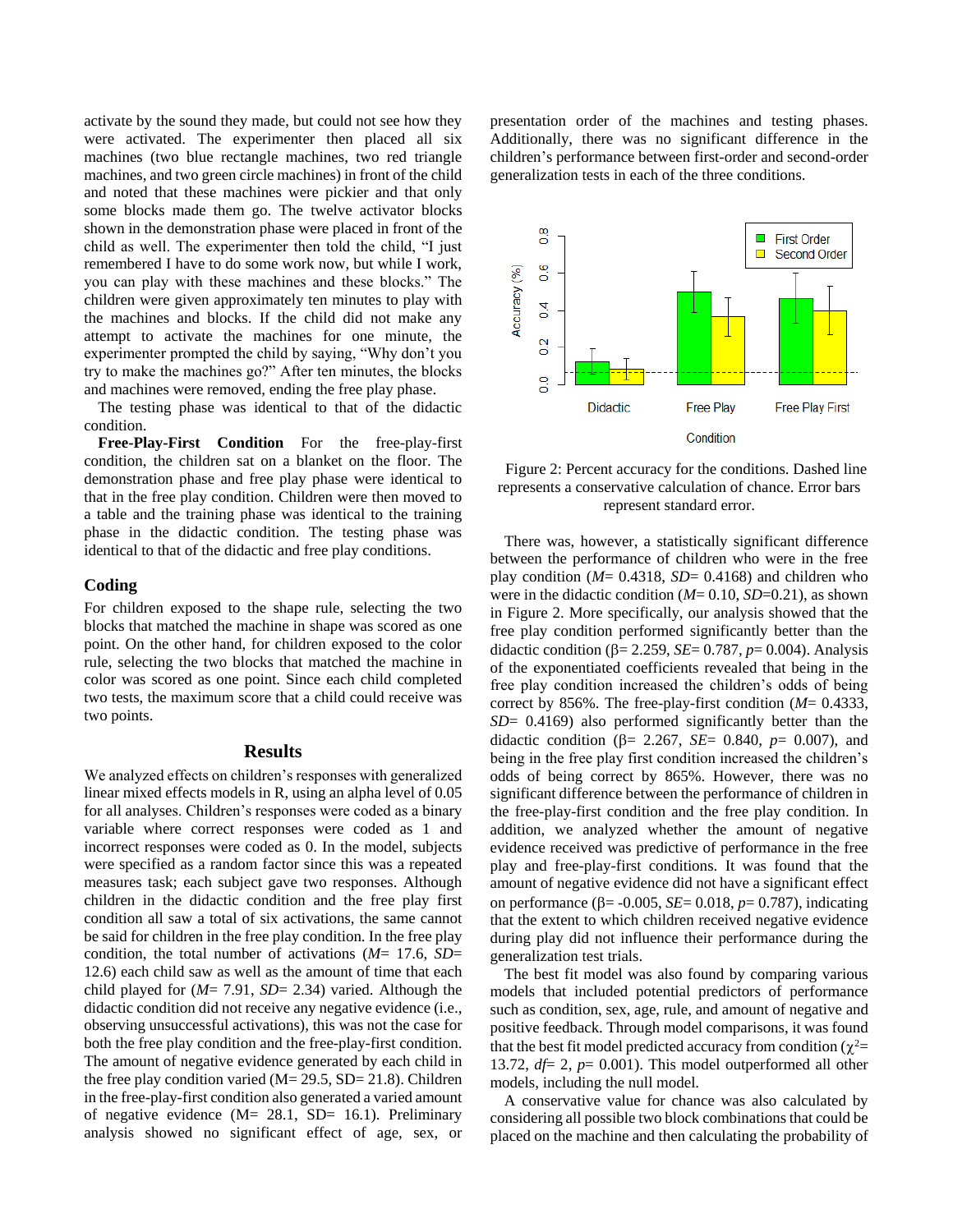placing the correct blocks. This resulted in a value of 0.067 for chance performance. Children in the free play condition were significantly more likely to choose the correct blocks compared to chance,  $t(43)= 4.834$ ,  $p= 0.00002$ , as were children in the free-play-first condition,  $t(29) = 3.985$ ,  $p=$ 0.0004. Children in the didactic condition, however, were not significantly more likely to choose the correct blocks over chance, *t*(47)= 0.842, *p*= 0.404.

# **Discussion**

In the current study, we demonstrate that 3- and 4-year-old children can successfully acquire fairly complex causal generalizations through free play. They independently generated evidence that allowed them to understand the causal system that they were presented with, and they formed higher-order generalizations at a level above chance. More strikingly, children's learning in the free play condition and the free-play-first condition was superior to that of children in the didactic condition. Just as in the study by Sim and Xu (in press), children were equally successful in learning firstorder and second-order generalizations during the course of free play, and there was no difference in their performance when it came to learning the shape or the color rule. It is interesting to note that there were more children in the freeplay-first condition who had been exposed to the color rule rather than the shape rule, which may indicate the potential influence of a shape bias. However, we did not find an overall difference in performance between children who were exposed to the color rule vs. the shape rule.

We also sought to determine if there were scenarios in which children benefited more from learning through free play than through direction instruction by an experimenter. We found that children who engaged in free play performed significantly better at test than children in the didactic condition. Even children who were unable to activate the machines during play but who later observed an experimenter doing so performed significantly better than those assigned to the didactic condition, suggesting that the former group also benefited from engaging in free play. To the best of our knowledge, this study presents the first evidence that children can learn about a causal system more effectively through play than through training. So why was learning more effective under free play?

One possible reason for this difference between the two conditions is that children in the free play condition were able to engage actively with the materials, whereas children in the didactic condition played a passive role in learning about the machines, observing an experimenter activate them but never activating the machines themselves. Sobel and Sommerville (2010) found that four-year-old children learned a causal structure more accurately when they were given some time to engage with a causal system. Likewise, McCormack et al. (2016) showed that children who acted out interventions on a causal system following specific directions from an experimenter performed better than children who witnessed the same interventions but watched as the interventions were performed by an experimenter. Together, these studies

suggest that children may benefit more from intervening on a causal system, rather than observing an experimenter do so. This may explain why the free-play-first condition performed significantly better than the didactic condition, even though the children never successfully activated the machines while playing.

It is also possible that the children in the didactic condition struggled because they had different hypotheses about how the machines worked which were not contradicted by the evidence they witnessed (e.g., they may have thought that each of the two blocks would activate the machine by itself). Children in the free play condition and in the free-play-first condition, in contrast, had the opportunity to carefully test their own hypotheses, particularly through the generation of negative evidence. In other words, children in these conditions were able to see which combinations of blocks would make the machine go, *as well as* which combinations of blocks would not make the machine go. However, we did not find in our additional analyses that the amount of negative evidence that children generated was predictive of their performance at test, suggesting that there was something more to the evidence that the children saw during free play that assisted them in forming the correct generalizations. Further research is still necessary to understand the differences we found between the free play and didactic condition in our study. One worthwhile direction is to conduct an additional "yoked" didactic condition, where the experimenter presents children with evidence that was generated by children from the free play condition. This additional condition will clarify whether the differences found in the present study can be attributed solely to the difference in the quality of evidence between conditions.

We note that the current findings also appear to differ from those of other studies comparing the performance of children in free play and training/didactic conditions for other kinds of tasks. For example, Klahr and Nigam (2004) compared discovery learning, which they defined as learning that children engaged in by themselves without the assistance or feedback from a teacher, to direct instruction in third- and fourth-grade children for designing unconfounded experiments, which are experiments that clearly reveal the effect of a particular variable. The researchers found that children in the direct instruction condition performed significantly better than children in the discovery learning condition. However, in this particular study, children in the direct instruction condition were engaged in designing and manipulating variables during training as well, while children in the didactic condition in the current study engaged with the materials more passively, observing as an experimenter taught them how the machines worked. Another difference between the two studies is that in the study by Klahr and Nigam (2004), children in the discovery learning condition were given time to explore the ramp and marbles and design experiments, however they were not provided with any negative or positive feedback. In our study, on the other hand, children in the free play condition were provided with both negative and positive evidence, since the machine only made